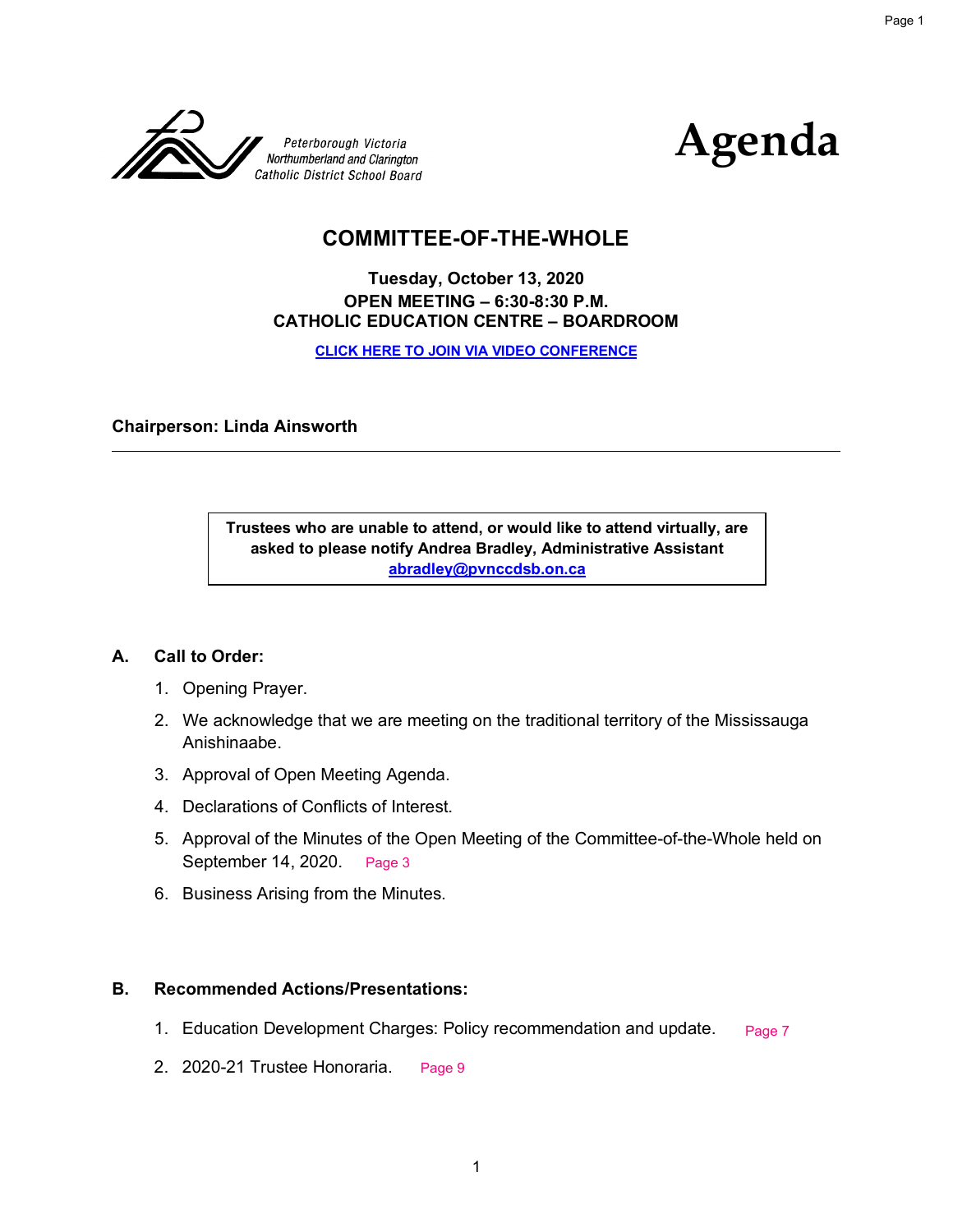# **C. Information Items:**

- 1. Holy Cross Catholic Secondary School: Turf field project update.
- 2. Student Transportation: Status of routes and cancellations.
- 3. Preparations for November 12, 2020 school transitions.
- 4. Ventilation Progress Report.

# **D. Old Business:**

### **E. New Business:**

# **F. Next Meeting:**

1. Monday, November 9, 2020 – 6:30 p.m.

# **G. Conclusion:**

- 1. Closing Prayer.
- 2. Adjournment.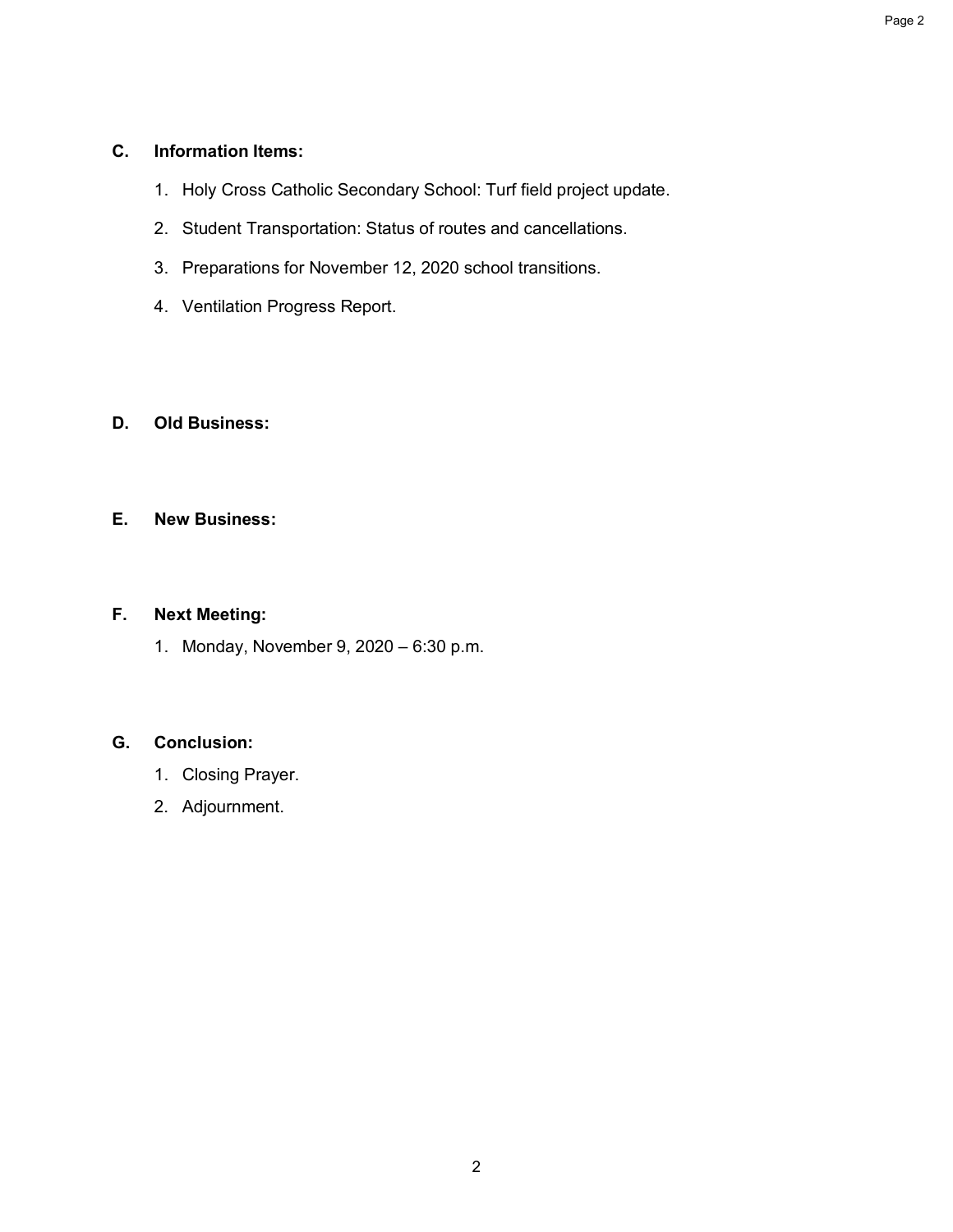



2020-G-OP-15

A.4



THE MINUTES OF THE OPEN MEETING OF THE COMMITTEE-OF-THE-WHOLE held on Monday, September 14, 2020 at 6:37 p.m. in the Boardroom, 1355 Lansdowne Street West, Peterborough.

#### **PRESENT**

| Trustees: | Mmes. Linda Ainsworth (Committee Chairperson), Michelle Griepsma,<br>Helen McCarthy (via video conference).                                         |  |  |
|-----------|-----------------------------------------------------------------------------------------------------------------------------------------------------|--|--|
|           | Messrs. David Bernier, Braden Leal (via video conference), Kevin MacKenzie,<br>Emmanuel Pinto.                                                      |  |  |
|           | Administration: Mmes. Joan Carragher, Laurie Corrigan, Isabel Grace.<br>Messrs. Pepe Garieri, Timothy Moloney, Michael Nasello, Stephen O'Sullivan. |  |  |
| Guests:   | Mr. Richard Driscoll.                                                                                                                               |  |  |
| Regrets:  | Messrs. Josh Hill (Senior Student Trustee), Eli McColl (Junior Student Trustee).                                                                    |  |  |
| Recorder: | Mrs. Andrea Bradley.                                                                                                                                |  |  |

# **A. Call to Order**:

- 1. Linda Ainsworth asked Isabel Grace to lead the Opening Prayer.
- 2. Linda Ainsworth, acknowledged that the Committee-of-the-Whole Meeting was taking place on the traditional territory of the Mississauga Anishinaabe.
- 3. Approval of Open Meeting Agenda.
	- **MOTION:** Moved by Kevin MacKenzie, seconded by Braden Leal, that the Open Meeting Agenda be approved as amended moving C.1. Completed Capital Projects and 2020-21 Planning to B.2, and moving B.2. Staffing Update to B.3.

Carried.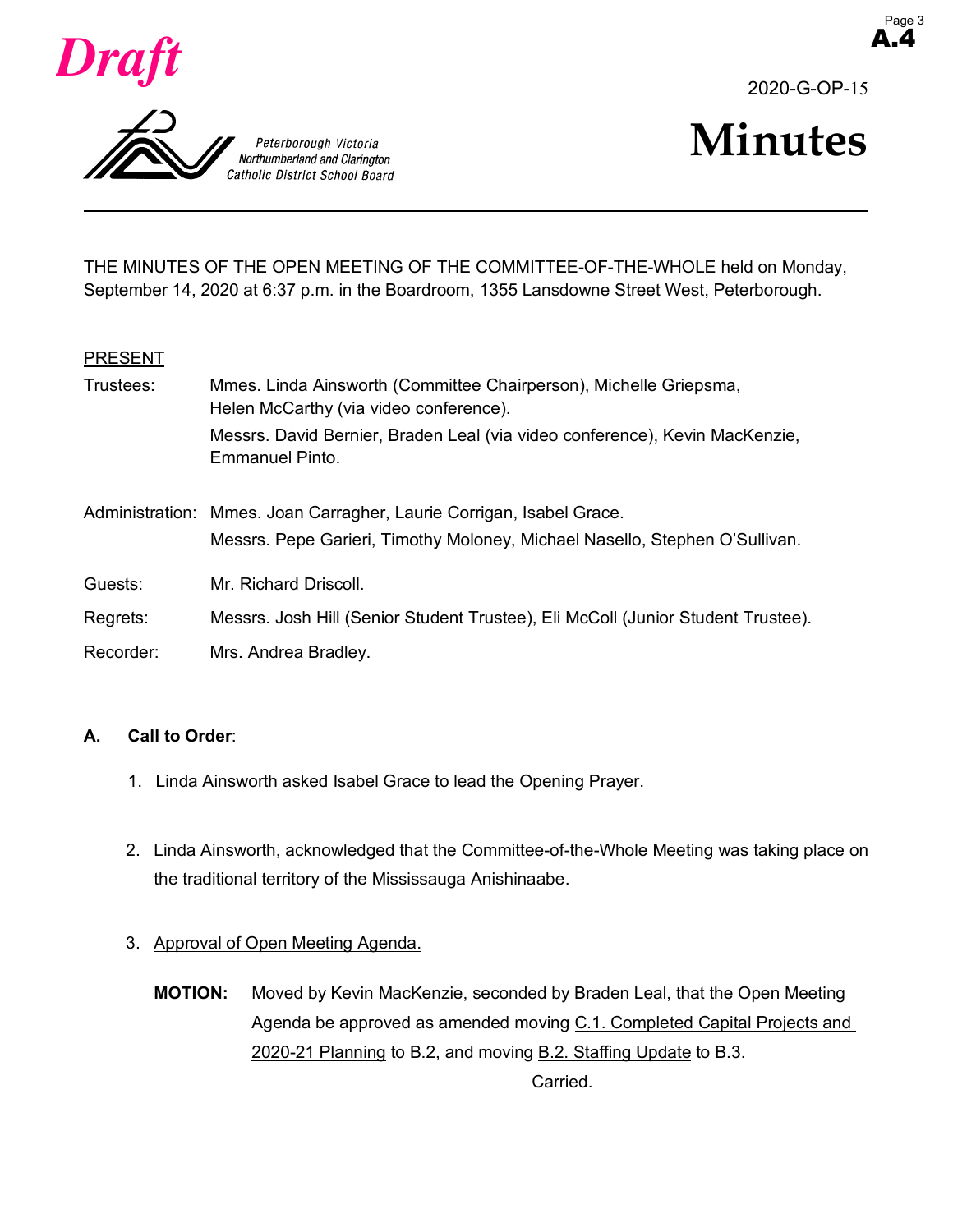

2020-G-OP-16

- 4. Declarations of Conflicts of Interest.
- 5. Approval of the Minutes of the Committee-of-the-Whole Open Meeting held on May 11, 2020.
	- **MOTION:** Moved by Kevin MacKenzie, seconded by Emmanuel Pinto, that the Minutes of the Committee-of-the-Whole – Open Meeting, held on May 11, 2020, be approved.

Carried.

6. Business Arising from the Minutes.

#### **B. Recommended Actions/Presentations:**

1. Air Quality/Ventilation Improvements.

Isabel Grace, Superintendent of Business and Finance, and Richard Driscoll, Facility Services Manager, presented the Air Quality/Ventilation Improvements Report to the Committee-of-the-Whole. Isabel updated the Trustees on the eligible expenses for the new funding. Richard shared the American Society of Heating and Air Conditioning Engineers (ASHRAE) recommendations of six strategies to prepare and operate buildings.

Helen McCarthy, City of Peterborough Trustee, wished that the minutes reflect the following: *"We have a duty to report to parents so they can make informed decisions about the quality of their child's current classroom air."*

Michael Nasello, Director of Education, noted for the minutes: *"The engineering contractors investigation is currently under way and the recommendation is to wait until the assessment is complete and then report back to Trustees. Parents will be given an update at that time and in mid-November they can make a choice regarding their child's classroom*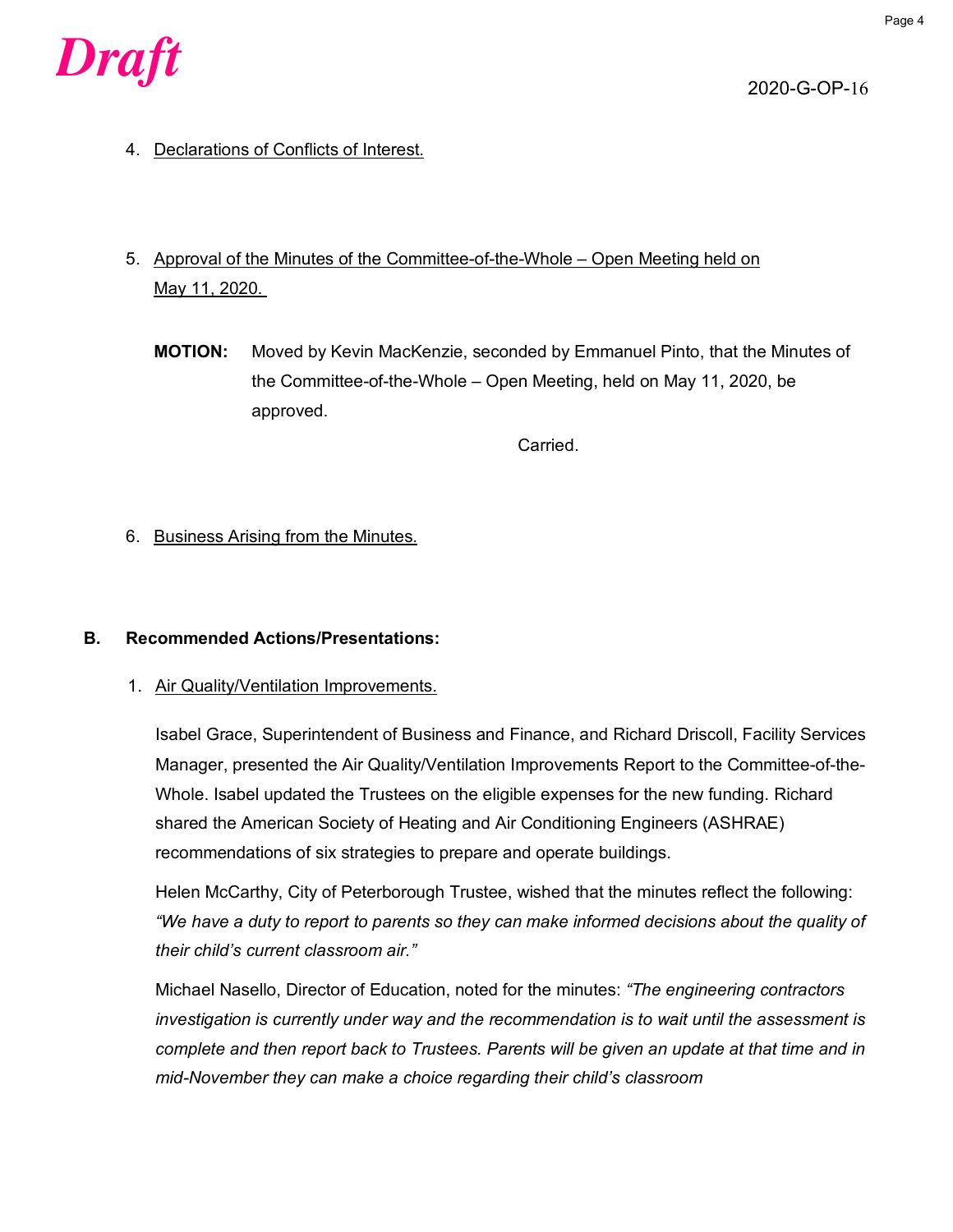

# $\boldsymbol{D}$ raft $\boldsymbol{L}$  Page 5

# 2. Staffing Update.

Joan Carragher, Superintendent of Learning / Leadership and Human Resource Services, presented a 2020/2021 Staffing Report to the Committee-of-the-Whole. Joan explained that the report is up-to-date as of 5:00 p.m. September 14, 2020 and that it is ever changing at this time. Joan reviewed the report in detail and answered Trustee questions. The Board has until September 30 to meet the requirements to be compliant with the Ministry of Education.

# **C. Information Items:**

# 1. Completed Capital Projects and 2020-21 Planning.

Isabel Grace, Superintendent of Business and Finance, presented the 2020 Capital Projects and Tentative Planning for 2021 Report to the Committee-of-the-Whole. Richard Driscoll, Facility Services Manager, explained in detail some of the capital projects and answered questions from Trustees.

# 2. COVID-19 Funding Update.

Isabel Grace, Superintendent of Business and Finance, reported to the Committee-of-the Whole the COVID-19 Funding Update and answered questions from Trustees.

# 3. OCSTA 2020 Fall Regional Meetings.

Michelle Griepsma, Board Chairperson, will not be able to attend the 2020 Regional Meeting and asked Linda Ainsworth, Committee Chairperson, to attend on her behalf. Linda brought forth the questions that were up for discussion at the upcoming OCSTA Regional Meeting. Administration gave feedback to Linda to bring to the upcoming Regional Meeting on their behalf.

# 4. OESC – June 30, 2020 School Energy Coalition Summary Status Report.

Isabel Grace, Superintendent of Business and Finance, shared the OESC School Energy Coalition Summary Status Report dated June 30, 2020 with the Committee-of-the-Whole.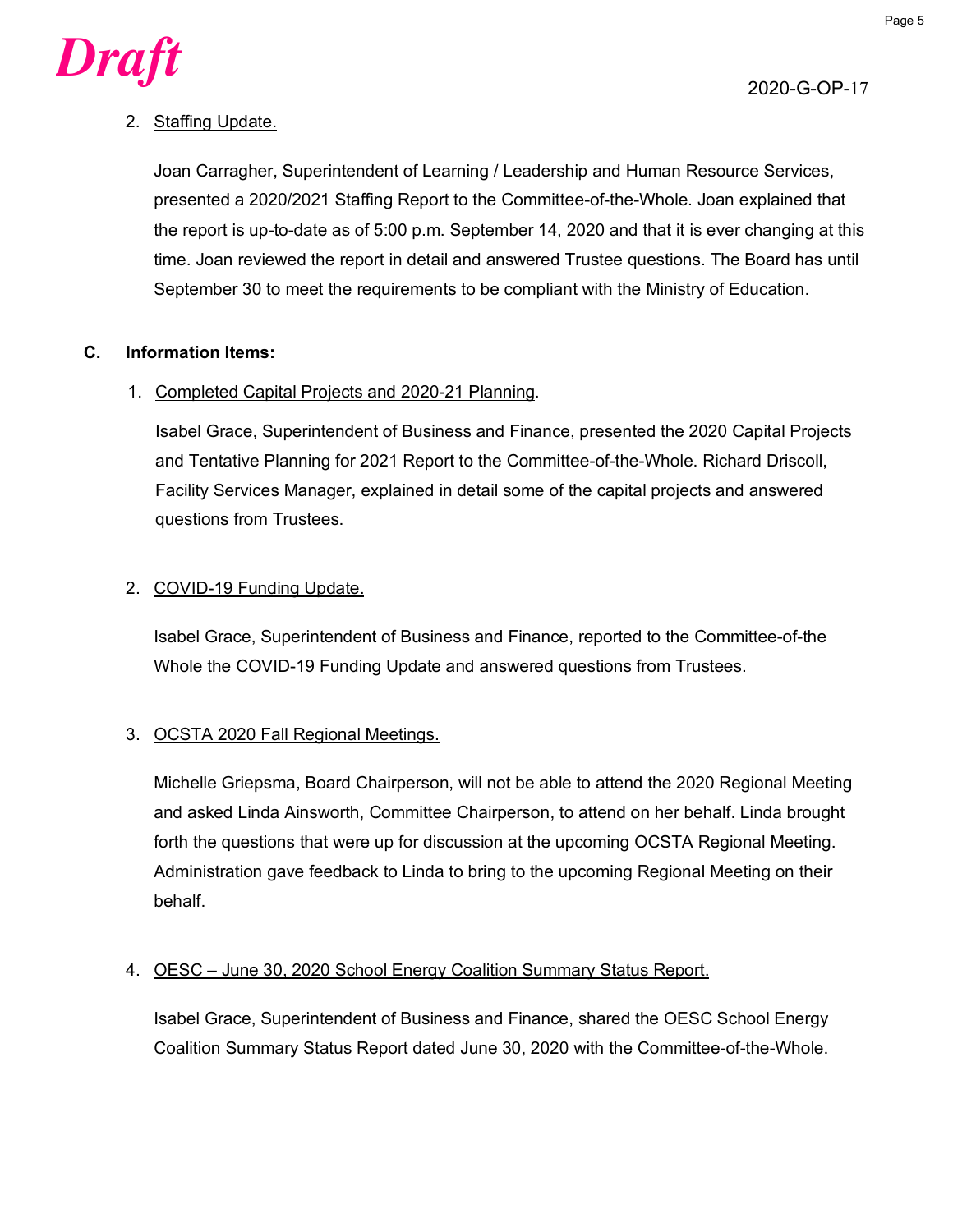

2020-G-OP-18

# **D. Old Business:**

#### **E. New Business:**

#### **F. Next Meeting:**

1. Tuesday, October 13, 2020 – 6:30 p.m.

# **G. Conclusion:**

1. Closing Prayer.

Linda Ainsworth asked Isabel Grace to lead the Closing Prayer.

# 2. Adjournment.

**MOTION:** Moved by David Bernier, seconded by Braden Leal, that the Committee-of-the-Whole meeting adjourn at 8:16 p.m.

Carried.

Linda Ainsworth **Islands** Crace in the United States of the United States of the United States of the United States /ab and Finance

Committee Chairperson Committee Chairperson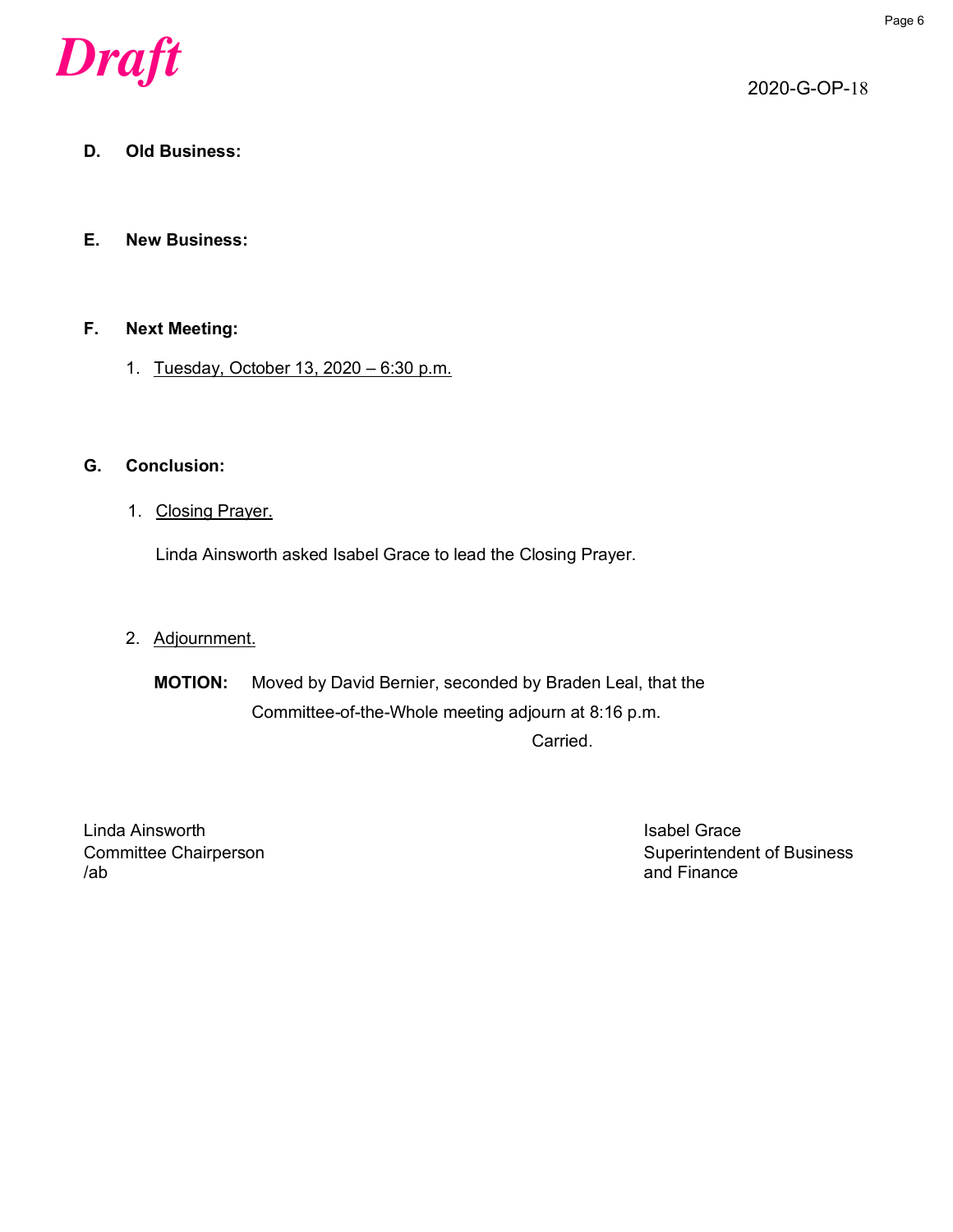

# **BUSINESS AND FINANCE**

# **Report to Committee of the Whole**

| Meeting:              | In Camera                                               |  |  |  |
|-----------------------|---------------------------------------------------------|--|--|--|
|                       | Open                                                    |  |  |  |
| <b>Presented for:</b> | Information<br>$\boxtimes$ Approval                     |  |  |  |
| <b>Meeting Date:</b>  | October 13, 2020                                        |  |  |  |
| <b>Presented by:</b>  | <b>Isabel Grace, Superintendent of Business/Finance</b> |  |  |  |
| Subject:              | <b>Education Development Charges Renewal 2020</b>       |  |  |  |

**Recommended Action(s):** The Committee of the Whole recommends that the Board approve an amendment to the Clarington Education Development Charges by-law renewal for 2020 such that it not apply to lands that are owned by and are used for the purposes of a public hospital receiving aid under the Public Hospitals Act R.S.O. 1990.

# **1. Background**

At the joint board meeting of September 22, 2020 whereby PVNCC publicly reviewed the existing policies for the current Clarington Education Charges, and the proposed policies for the renewal of the bylaw in 2020, a request was made to review the exemption for hospitals.

Public hospitals have not historically been exempt from the PVNCC Education Development Charges by-law for Clarington, which is in contrast to what the coterminous board (Kawartha Pine Ridge DSB) has historically decided.

# **2. Investigation**

Information was obtained from the Municipality confirming that there is a planned expansion of the Bowmanville site of Lakeridge Health. Plans are underway to modernize and more than double the size of the Bowmanville Hospital.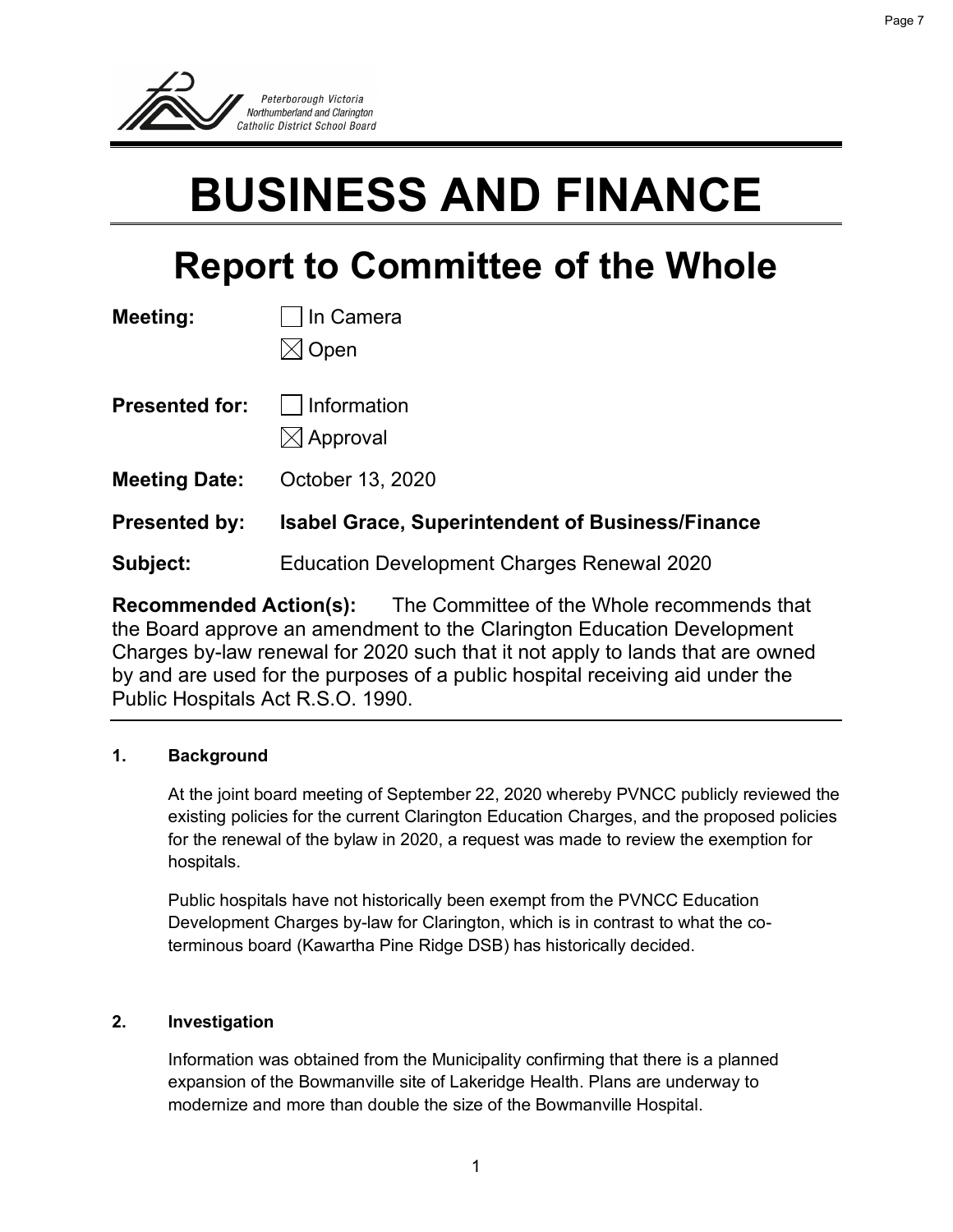The Ontario government confirmed its commitment to redeveloping the hospital in the March 2019 Provincial budget, and Lakeridge Health is currently working with its government partners to move the project through the multi-step hospital capital approval process. While timelines are unknown at this time, it is possible that a building permit may be sought in the next five year timeframe of the renewed EDC bylaw.

Further, the EDC bylaws of Durham District School Board, and Durham Catholic District School Board (recently renewed in 2019) were reviewed and both of those bylaws also contain an exemption for public hospitals.

As the actual size of the planned expansion is not yet available, it is difficult to calculate what the short term revenue impact to PVNCC would be, however at a rate of \$0.60 per square foot, any loss of revenue could be recovered over time, if needed, into the next by-law period beginning in 2025.

# **3. Summary**

Administration is recommending that the new Education Development Charges By-law for Clarington reflect an exemption such that it not apply to lands that are owned by and are used for the purposes of a public hospital receiving aid under the Public Hospitals Act R.S.P. 1990, consistent with our co-terminous board and neighbouring boards in Durham.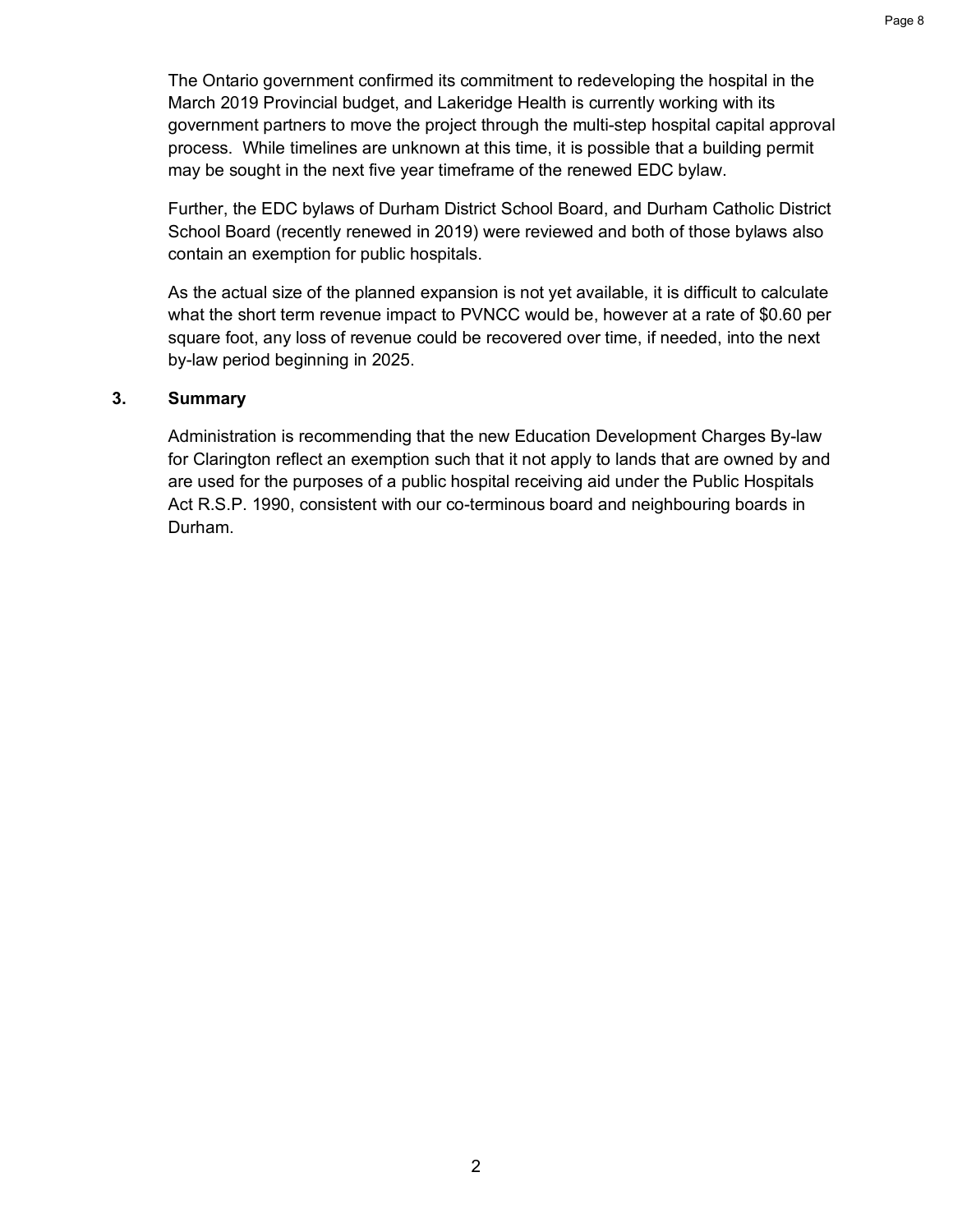

# **BUSINESS AND FINANCE**

# **Report to Committee of the Whole**

| Meeting:              | In Camera                                               |  |  |
|-----------------------|---------------------------------------------------------|--|--|
|                       | Open                                                    |  |  |
| <b>Presented for:</b> | Information                                             |  |  |
|                       | $\boxtimes$ Approval                                    |  |  |
| <b>Meeting Date:</b>  | October 13, 2020                                        |  |  |
| <b>Presented by:</b>  | <b>Isabel Grace, Superintendent of Business/Finance</b> |  |  |
| Subject:              | 2020-21 Trustee Honoraria                               |  |  |

**Recommended Action(s):** The Committee of the Whole recommends that the Board approve Honoraria for Board members as outlined in the following report for the period December 1, 2020 to November 30, 2021.

# **1. Background**

1.1 Ontario Regulation 357/06, as amended, sets out the method for calculating the limits on honoraria paid to Board members. In addition, the Board has established Administrative Procedure 616 – Honoraria for Trustees in regards to administering and communicating Board member honoraria under the regulation.

# **2. Components**

- 2.1 For a term of office beginning in 2018 (therefore December 1, 2018) the annual honorarium for a member of a District School Board (Trustee) shall consist of the following four components:
	- 1. The Base Amount for the year (constant for the 4 year term);
	- 2. The Enrolment Amount for the year (to be recalculated annually);
	- 3. The Attendance Amounts payable for the year (for prescribed Committees)
	- 4. The Distance Amounts payable for the year (if applicable)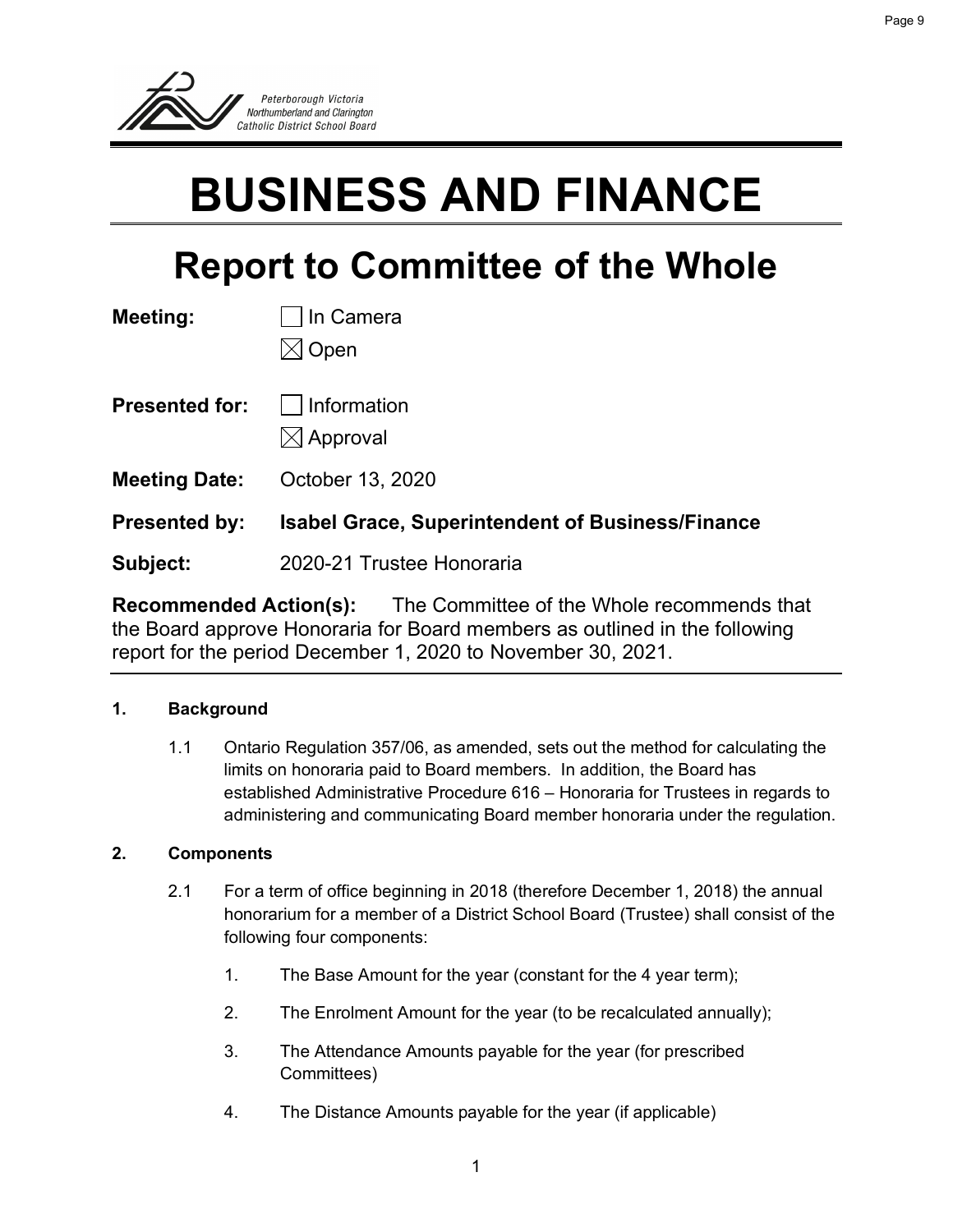2.2 Base Amount

The limit for the base amount for each Board Member, beginning on December 1, 2018 is \$5,900.

Per trustee: \$5,900

- a) The Chair will receive an additional \$5,000; and
- b) The Vice-Chair will receive an additional \$2,500.
- 2.3 Enrolment Amount (to be adjusted annually)

The enrolment to be used for each year beginning December  $1<sup>st</sup>$  is that of the previous fiscal year (therefore the estimated enrolment for the fiscal year ending August 31, 2020 will be used to determine the December 1, 2020 to November 30, 2021 amount). For the Peterborough Victoria Northumberland & Clarington Catholic District School Board the estimated average daily enrolment for the 2019/20 school year was 14,857.48 students.

- a) The basic enrolment amount for the Board as a whole is \$1.75 per student (therefore 14,857.48 students at \$1.75 each yields a total of \$26,000.59).
- b) The total amount for the Board is divided by the number of Board members (therefore \$26,000.59 divided by 7 Members equals an annual amount of \$3,714.00 per Member – rounded to nearest \$).
- c) The calculations contained within the Regulation would add the following amounts to the basic enrolment amount for the Chair and Vice-Chair respectively:

Chair - \$743

Vice-Chair - \$371